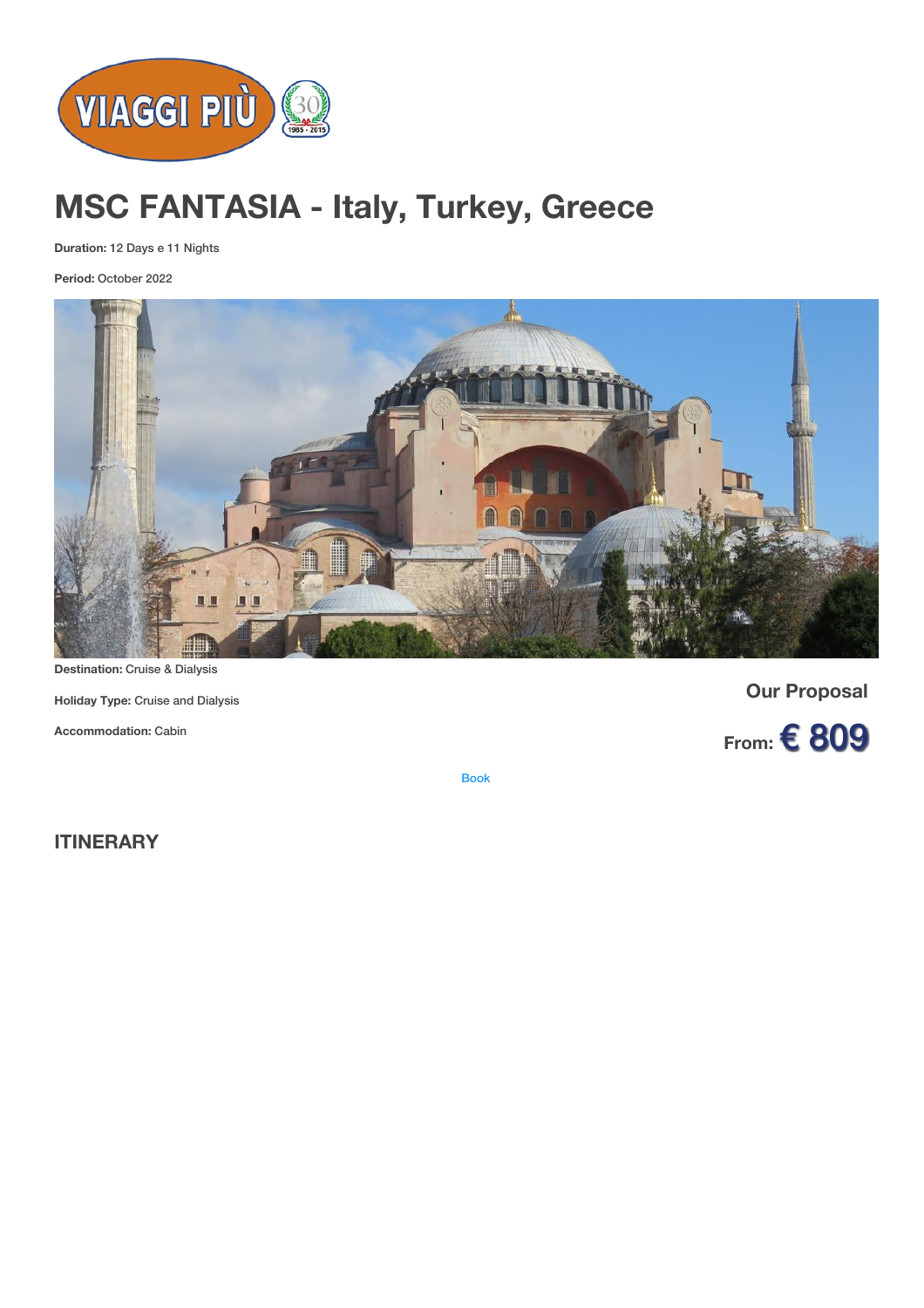

| Day                    | Port     |       | <b>ArriveDepart</b> |  |
|------------------------|----------|-------|---------------------|--|
| 02/10Trieste (Italy)   |          | --    | 21.00               |  |
| 03/10Zadar (Croatia)   |          |       | 08.00 16.00         |  |
| 04/10Bari (Italy)      |          | 09.00 | 17.00               |  |
| $05/10at$ sea          |          | --    | --                  |  |
| 06/10Pireo/Atene       |          |       | 07.00 16.00         |  |
|                        | (Greece) |       |                     |  |
| 07/10Izmir (Turkey)    |          |       | 08.00 17.00         |  |
| 08/10Istanbul (Turkey) |          |       | 12.00 23.59         |  |
| 09/10Istanbul (Turkey) |          | 00.01 | 17.00               |  |
| 10/10at sea            |          |       |                     |  |
| 11/10Corfù (Greece)    |          |       | 09.00 18.00         |  |
| 12/10at sea            |          | --    | --                  |  |
| 13/10Trieste (Italy)   |          | 07.00 |                     |  |

## **INDIVIDUAL RATE**

**Inside Cabin Price from € 809**

**Cruise prices are dynamic and change according to booking requests**

**To receive the price of the day, please phone to: +39.0442.31400 or send us a request[:click](#richiesta_info) here**

**Discover the description of the ship:[click](https://www.msccruisesusa.com/en-us/Discover-MSC/Cruise-Ships/MSC-Orchestra.aspx) here**